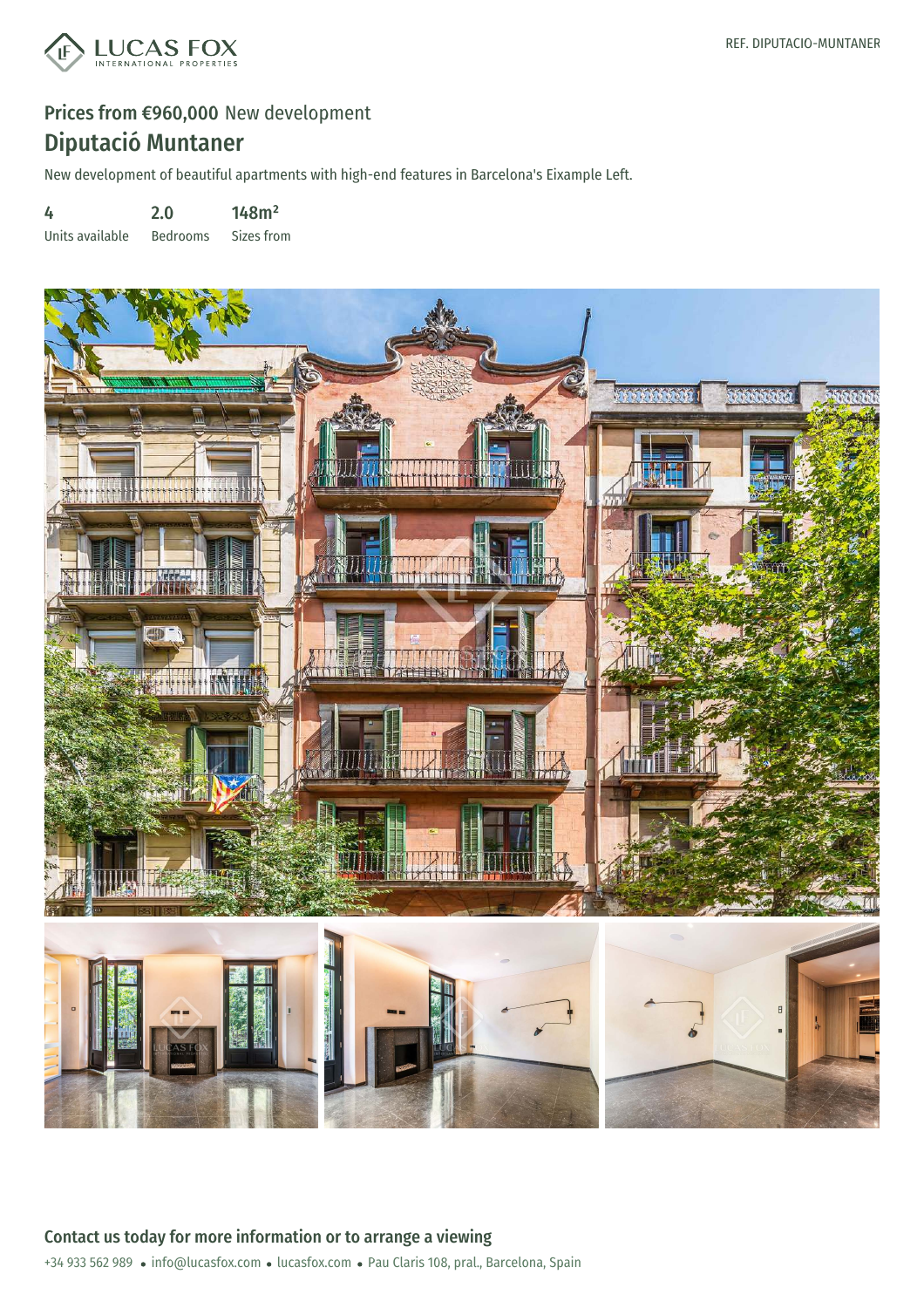

New development of beautiful apartments with high-end features in Barcelona's Eixample Left.

4 Units available 2.0 Bedrooms 148m² Sizes from

**OVERVIEW** 

### Luxurious 2-bedroom apartments in a fully restored stately building close to Universitat, with a fatastic communal rooftop terrace.

This excellent new development offers a selection of modern homes in a fully renovated stately building in the heart of Barcelona, in a very central location within Eixample Left- near Plaça de la Universitat and Plaça de Catalunya.

The apartments are being built using the best materials and high-end features, with elegant interior design. The units measure from 148 to 155 m² and offer 2 bedrooms and 2 bathrooms. The principal floor apartment and the duplex penthouse also benefit from spacious and very pleasant terraces.

Notable finishes and features include a Mitsubishi hybrid aerothermal system through ducts and underfloor heating with home automation control, the highquality kitchen appliances, as well as bespoke kitchen cabinets and bathrooms. All features are high-end to ensure maximum comfort.

In addition, on the rooftop you will find a communal terrace of over 60 m<sup>2</sup> with a barbecue area, space for al-fresco dining and chill-out areas. Without a doubt, the ideal place to spend time with family and friends or to relax while enjoying views across the city.

Contact us for more information about this excellent new development in the centre of Barcelona. Expected delivery date Q1 of 2020.

#### **Highlights**

- Fully renovated stately [building](mailto:info@lucasfox.com) with a [lift](https://www.lucasfox.com)
- Elegantly designed apartments with 2 bedrooms and 2 bathrooms  $\bullet$  .
- High-end features
- Community terrace (and private terrace in some units)



[lucasfox.com/go/diputacio-muntaner](https://www.lucasfox.com/go/diputacio-muntaner)

### Contact us today for more information or to arrange a viewing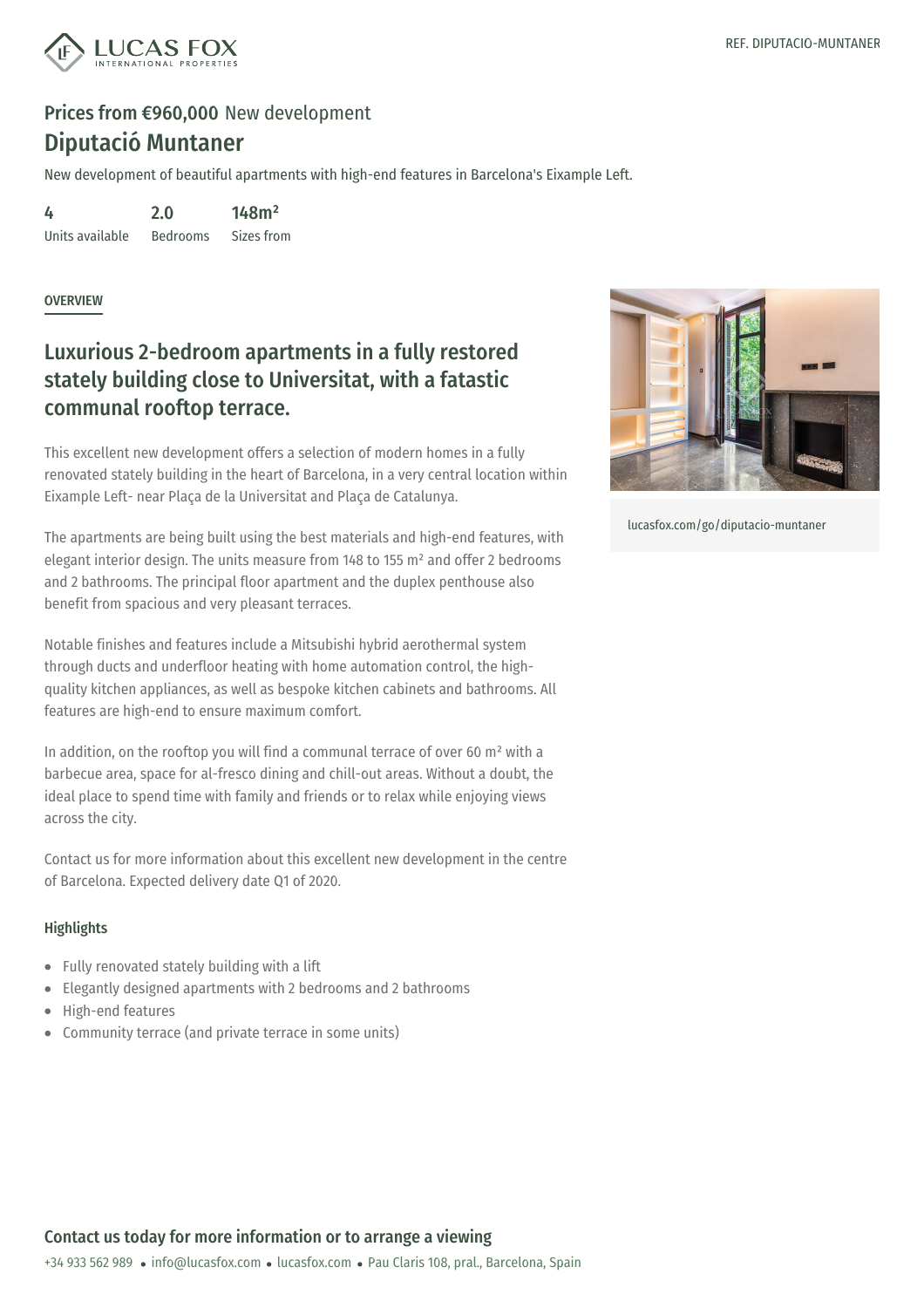

New development of beautiful apartments with high-end features in Barcelona's Eixample Left.

4 Units available Bedrooms Sizes from 2.0 148m²

#### UNITS IN THIS DEVELOPMENT

| Type      | <b>Status</b> | Floor   | <b>Distribution</b>    | <b>Size</b>                                  | Rental yield |
|-----------|---------------|---------|------------------------|----------------------------------------------|--------------|
| Apartment | €1,060,000    | Floor 1 | 2 Bedrooms 2 Bathrooms | 148m <sup>2</sup> , Terrace 41m <sup>2</sup> |              |
| Apartment | €960,000      | Floor 2 | 2 Bedrooms 2 Bathrooms | 148m <sup>2</sup>                            |              |
| Apartment | €1,020,000    | Floor 3 | 2 Bedrooms 2 Bathrooms | 148m <sup>2</sup>                            |              |
| Penthouse | €1,525,000    | Floor 4 | 2 Bedrooms 2 Bathrooms | 155m <sup>2</sup> , Terrace 26m <sup>2</sup> |              |